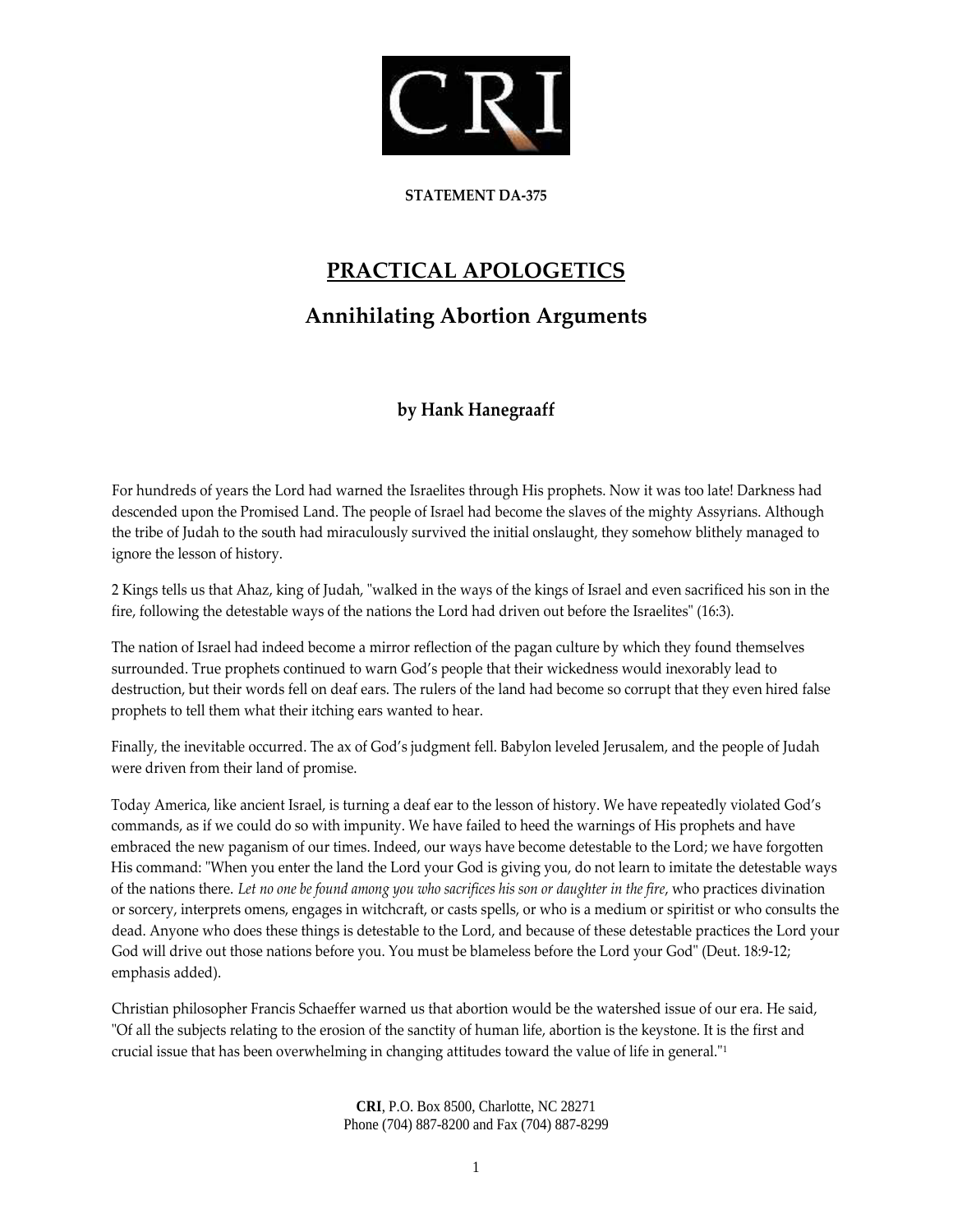Schaeffer's warning has tragically fallen on deaf ears. For more than two decades we have sacrificed our children on the altars of hedonism. And even now, the ax of God's judgment has been laid to the root.

Two thousand years ago Christ warned us that "the days are coming when they will say, 'Blessed are the barren, and the wombs that never bore, and the breasts that never nursed!" (Luke 23:29). The present day abortion holocaust has driven those words home in dramatic fashion. Consider the statements of some of the spiritual and secular leaders of our age:

• Beverly Harrison (professor of Christian ethics at Union Theological Seminary) — "*Infanticide is not a great wrong*. I do not want to be construed as condemning women who, under certain circumstances, quietly put their infants to death" (emphasis in original).<sup>2</sup>

• Esther Langston (professor of social work at the University of Nevada, Las Vegas): "What we are saying is that abortion becomes one of the choices and the person has the right to choose whatever it is that is...best for them in the situation in which they find themselves, be it abortion, to keep the baby, to adopt it, to sell it, to leave it in a dumpster, to put it on your porch, whatever; it's the person's right to choose."3

• Mary S. Calderone, M.D. (head of SIECUS — Sex Information and Education Council of the United States): "We have yet to beat our drums for birth control in the way we beat them for polio vaccine, we are still unable to put babies in the class of dangerous epidemics, even though this is the exact truth."<sup>4</sup>

• Margaret Sanger (the late founder of Planned Parenthood): "The most merciful thing a large family can do for one of its infant members is to kill it."<sup>5</sup>

• Nobel Prize laureate James Watson (co-discoverer of DNA) — "Because of the limitations of present detection methods, most birth defects are not discovered until birth. . . . However if a child was not declared alive until 3 days after birth . . . the doctor could allow the child to die if the parents so choose and save a lot of misery and suffering.<sup>16</sup>

Perhaps most frightening of all, President Clinton signed into law the *National Institute of Health Revitalization Act*. As a direct result it is now legal not only to kill but also to carve up murdered babies and use them for fetal tissue research.7

While pondering this horrifying reality, remember that the present-day holocaust is government-funded. It means that you and I are footing the bill!<sup>8</sup>

Make no mistake: "Choice" advocates like Clinton, Congress, and the Courts are not the friends of children. America's unthinking submission to their twisted arguments is moving us progressively toward social genocide of a magnitude eclipsing that of Hitler, Stalin, Somalia, and the Serb‐Croate conflict.

The movement's own label  $-$  "pro-choice"  $-$  is a twisted deception, covering up a nationally sanctioned holocaust in which the "right" to choose to kill a child reigns supreme over:

- the baby's human rights;
- the rights of the parents of a pregnant minor;
- the rights of the preborn's father;
- the mother's right to accurate information about fetal development and the negative consequences of abortion;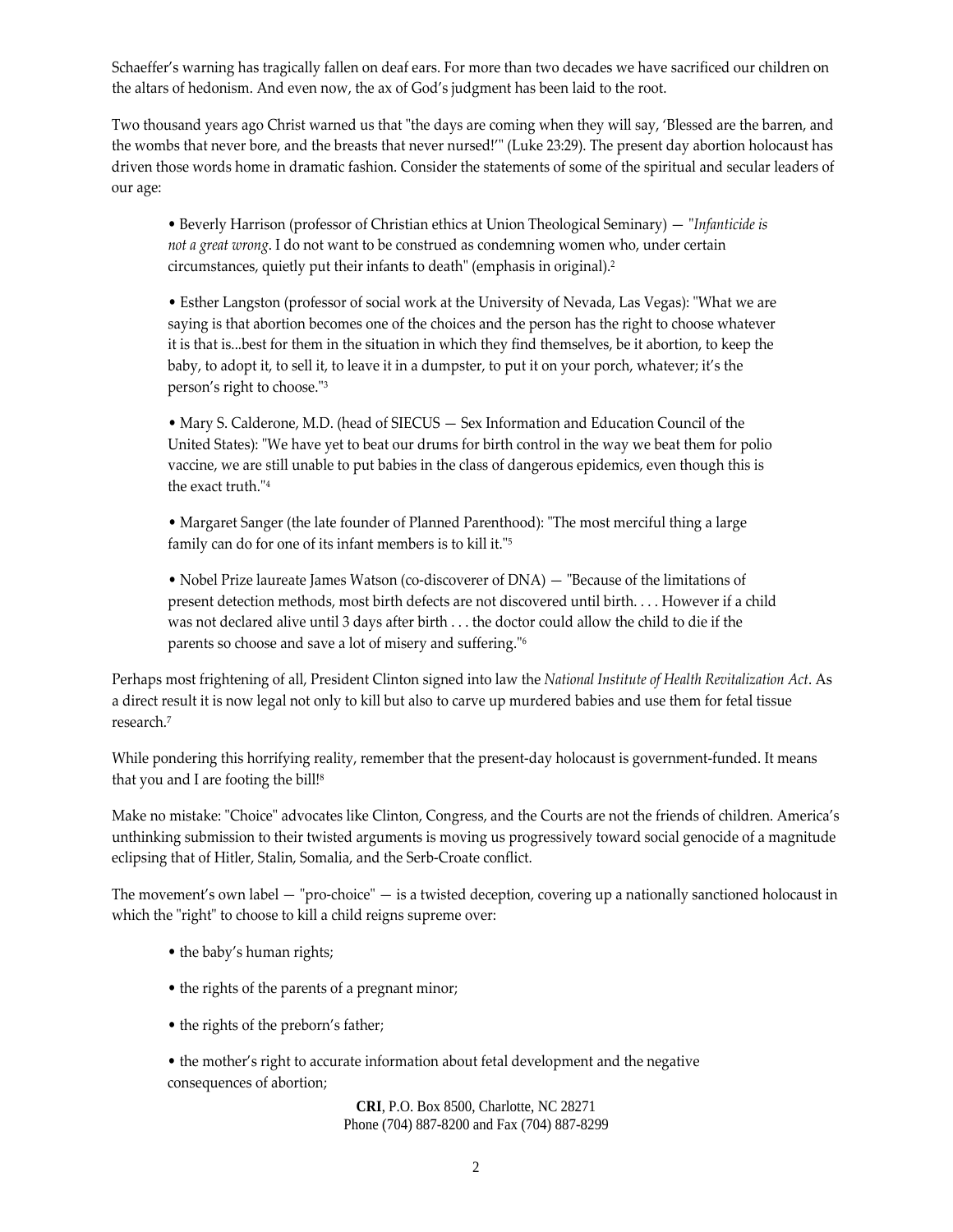• the rights of society to protect *all* its members — no matter what their social status, economic situation, or physical limitations.

#### **WHAT IS ABORTION?**

Those who continue to fight legislation restricting abortion are in reality *not* "pro-choice." Rather, they are singularly ʺpro‐murder.ʺ While the rhetoric has served to camouflage the carnage, *abortion* is really nothing more than the *painful killing of an innocent human being*.

#### **Painful**

It is *painful* because the methods employed to kill a preborn child involve burning, smothering, dismembering, and crushing. Dr. James Dobson offers a terrifying description of one method of abortion called *Dilation and Extraction (D & X)*:

Over two days the cervix is dilated. Then an ultrasound device and forceps are used to reach in and grab the baby's feet. The little body is pulled downward until just the head remains in the cervix. Next the abortionist grasps the nape of the neck and cuts open the back of the skull with blunt scissors. A device called a cannula is then inserted into the wound and the brain material is sucked out. If kidneys or other organs are desired, they are removed while the child is still partially in the vagina. Initially at least, these surgical procedures are performed on a live baby who has not specifically been anesthetized (although the mother's medication may reduce some of the pain).<sup>9</sup>

Abortion is also performed by a procedure called *Dilation and Curettage (D & C)*, in which a tiny hoe is used to chop the baby's body to pieces. The body is then scraped off the wall of the uterus and subsequently reassembled to ensure that no remaining parts have been left behind. Other methods include:

- *Saline Solution* a salt solution is injected into the amniotic fluid, burning the skin off the baby who, after thrashing in the uterus for a number of hours, is reduced to a shriveled corpse;
- *Suction* presently two-thirds of all abortions in the United States and Canada are carried out using a suction tube, which tears the child apart and deposit the pieces into a jar;
- *Hysterotomy* similar to a Caesarean section, except it is designed for the express purpose of killing rather than saving the baby;

• *Prostaglandin* — the injection of a chemical into the uterine muscle, causing it to react violently, thus expelling the preborn child (the few children who survive decapitation resulting from the violent contractions are exterminated after delivery).

#### **Killing**

Abortion involves *killing* because the zygote, which fulfills the criteria needed to establish the existence of biological life (including metabolism, development, the ability to react to stimuli, and cell reproduction), is indeed terminated.

#### **Innocent**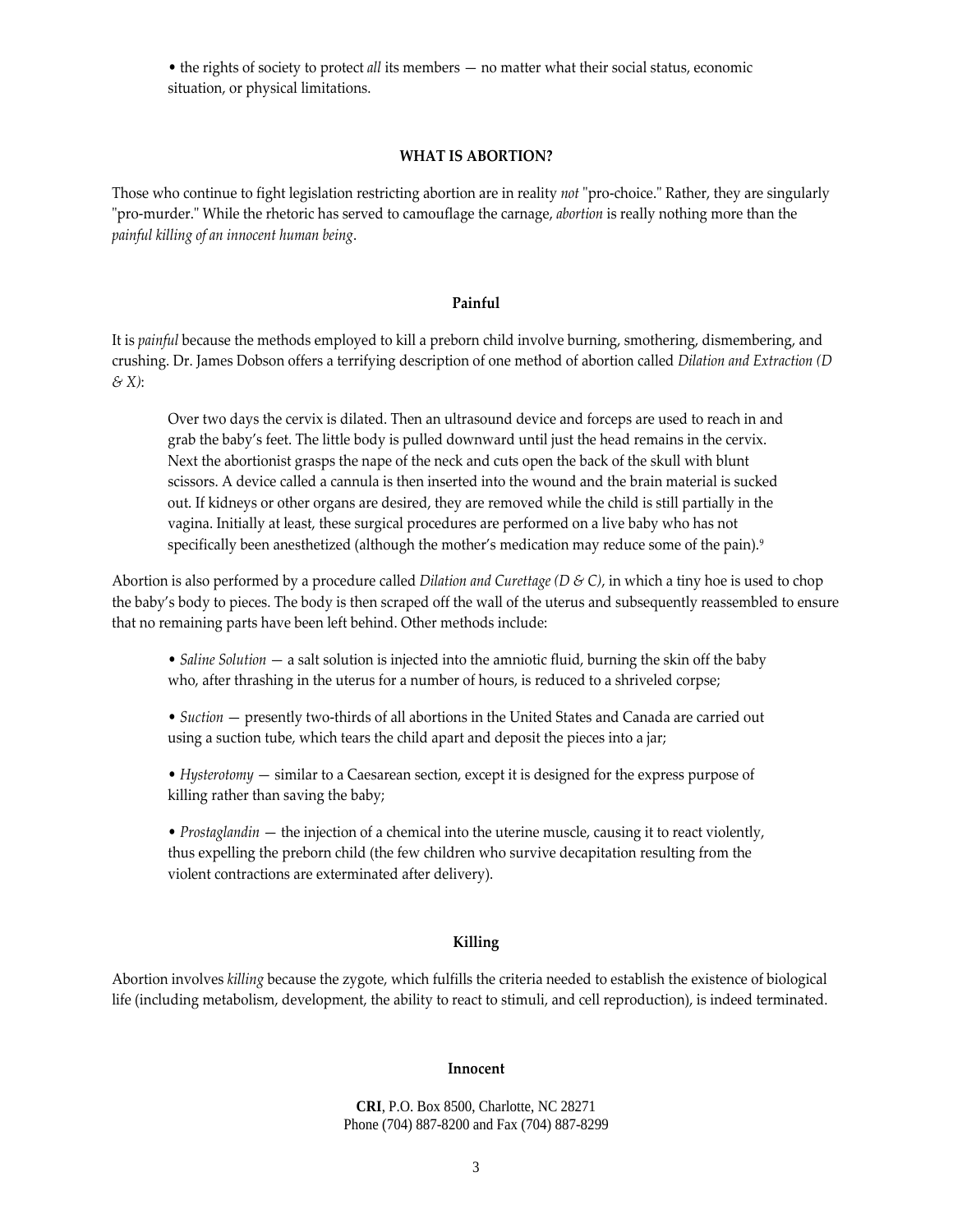While it is true that everyone is conceived and born in sin, preborn children are *innocent* because they have done nothing wrong. They deserve protection, not capital punishment.

### **Human Being**

The living baby in the mother's womb is a *human being* because he or she is the product of human parents and has a totally distinct human genetic code. This truth that abortion terminates the life of a human being is substantiated by science:

• As Dr. Micheline Matthew‐Roth, a principal research associate at Harvard Medical School's Department of Medicine, puts it, "It is scientifically correct to say that an individual human life begins at conception, when egg and sperm join to form the zygote, and this developing human always is a member of our species in all stages of its life."<sup>10</sup>

• French geneticist Jerome L. LeJeune bore eloquent testimony to the truth of Dr. Matthew‐Roth's remarks when he gave the following testimony to a United States Senate sub-committee: "To accept the fact that after fertilization has taken place a new human has come into being is no longer a matter of taste or opinion. The human nature of the human being from conception to old age is not a metaphysical contention, it is plain experimental evidence."<sup>11</sup>

• Perhaps Dr. Hymie Gordon, professor of medical genetics and a physician at the prestigious Mayo Clinic, best summarized the perspective of science when he said, "I think we can now also say that the question of the beginning of life  $-$  when life begins  $-$  is no longer a question for theological or philosophical dispute. It is an established scientific fact. Theologians and philosophers may go on to debate the meaning of life or purpose of life, but it is an established fact that all life, including human life, begins at the moment of conception."<sup>12</sup>

Long before science substantiated the truth that abortion is the painful killing of an innocent human being, the psalmist summarized the view of sacred Scripture with these words:

For you created my inmost being; you knit me together in my mother's womb. I praise you because I am fearfully and wonderfully made; your works are wonderful, I know that full well. My frame was not hidden from you when I was made in the secret place. When I was woven together in the depths of the earth, your eyes saw my unformed body. All the days ordained for me were written in your book before one of them came to be.

Psalm 139:13‐16

In light of the fact that both science and Scripture corroborate the view that abortion is the painful killing of an innocent human being, it is incumbent upon Christians to do everything in their power to halt the spread of this enormous evil. There are indeed many fronts on which our battle must be waged. Ultimately, however, lasting change only comes when the hearts of people are transformed. For when the heart is transformed, a person's behavior is revolutionized as well. Because of the transcendent importance of this issue, I've developed the acronym A‐B‐O‐R‐T‐I‐O‐N as a memorable tool to help believers *annihilate abortion arguments*.

Remember, however, the goal is not to win an argument but rather to use well-reasoned answers to the arguments of abortion advocates as springboards or opportunities to share a message of life and light.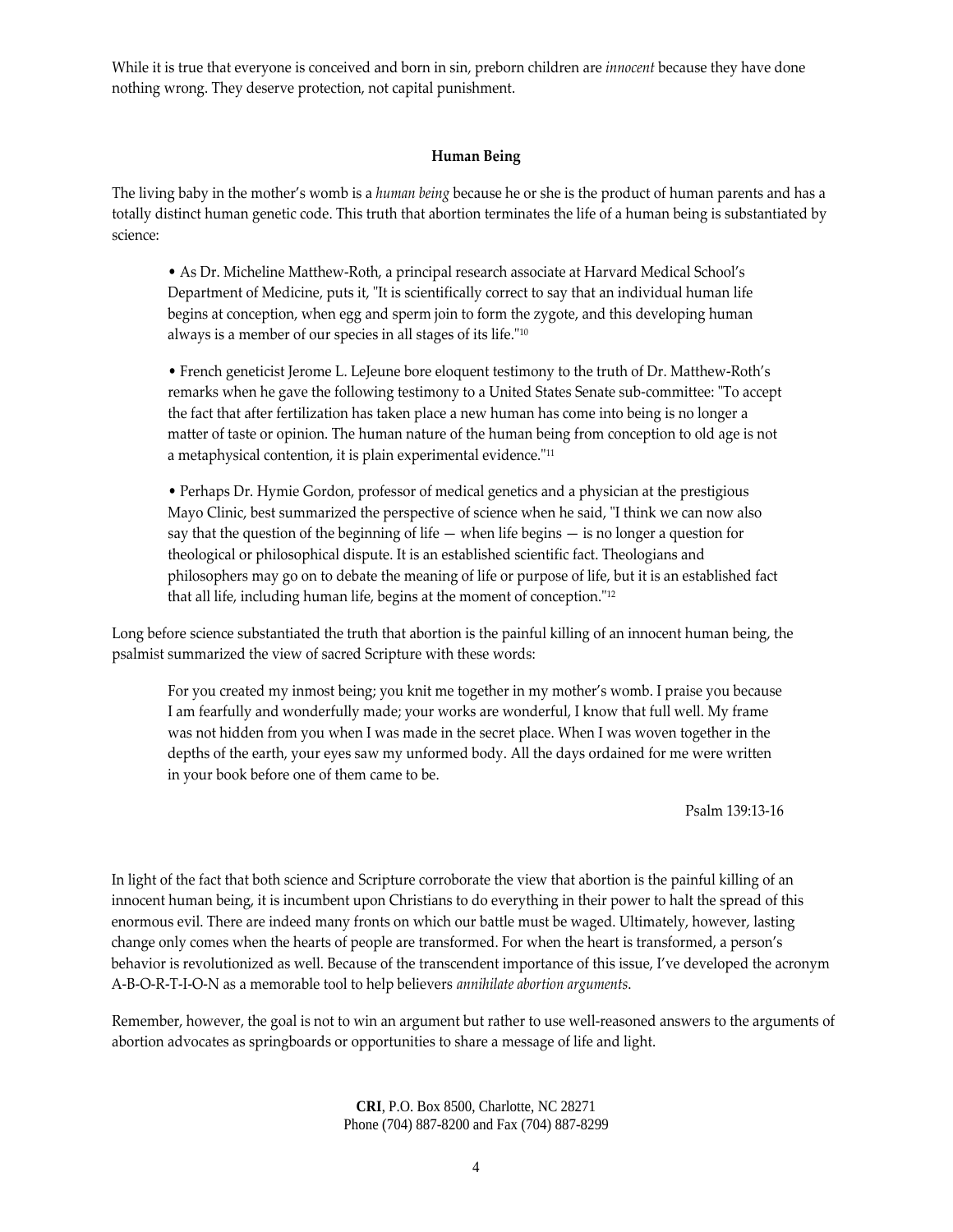#### **A = AD HOMINEM**

Attacking *people* rather than arguing *principles, ad hominem* arguments are a trick designed to distract attention from the *real* issue — namely, that abortion is the killing of an innocent human being. Comedienne Whoopi Goldberg used this tactic when she suggested that abortion rights advocates would take pro-lifers more seriously if they were willing to adopt babies slated for abortion.<sup>13</sup>

What this ad hominem argument is really saying is, "If you won't adopt my babies, don't tell me I can't kill them!" That, of course, makes as much sense as forbidding me from intervening when I see my neighbor physically abusing a child unless I am willing to adopt that child.

The "adoption argument" completely evades the basic morality or immorality of abortion. Instead, it is an attempt to attack *character* in order to avoid the *case* against abortion.

Another common ad hominem attack involves the media portrayal of pro-lifers as wild-eyed fanatics. For instance, the death of abortionist Dr. David Gunn has been widely‐used to stereotype those who believe in the sanctity of life as "social terrorists." Senator Edward M. Kennedy has gone so far as to say, "Attacks on clinics are not isolated incidents and health care providers are living in fear for their lives...No doctors should be forced to go to work in a bullet-proof vest.<sup>14</sup> Senator Barbara Boxer exudes, "American women have seen their doctors' offices transformed from safety zones into war zones.15

A final ad hominem attack worth mentioning is the fallacy that pro‐lifers are inconsistent because they denounce abortion while supporting capital punishment. In fact, many pro‐lifers do *not* support capital punishment. But for the many others that do, this argument still falls on many counts. The most obvious rebuttal is that abortion involves the killing of an *innocent* human being while capital punishment involves the killing of someone who has been found *guilty* of a capital crime.

### **B = BIBLICAL PRETEXTS**

Using biblical texts out of context as a pretext for abortion, pro‐abortionists seek to retain some semblance of religiosity while at the same time espousing the radical planks of the pro‐abortion movement. The most common argument in this area is that Scripture nowhere specifically condemns abortion or identifies it as the killing of an innocent human being. Such an argument, however, obscures the fact that the Bible depicts preborn children as living beings who are fully human (see, e.g., Ps. 139:13‐16). Furthermore, Scripture clearly denounces the killing of an innocent human being as murder. Thus, abortion is a violation of the Sixth Commandment (Exod. 20:13).

Ironically, one of the most commonly used biblical pretexts for abortion is found only one chapter after God's explicit command, "Thou shall not murder": "If men struggle with each other and strike a woman with child so that she has a miscarriage, yet there is no further injury, he shall surely be fined...But if there is any further injury, then you shall appoint as a penalty life for life, eye for eye, tooth for tooth, hand for hand, foot for foot, burn for burn, wound for wound, bruise for bruise." (Exod. 21:22-25; NASB). The argument goes something like this: If a man strikes a pregnant woman and causes her to have a spontaneous abortion, the penalty is merely a fine. However, if the woman dies, the penalty is death. Thus, no life was taken, according to Exodus 21, unless the woman died.

Thus interpreted, this passage is not being *used* but *abused* to support abortion. Let's take a closer look at what the Hebrew text (as correctly translated by the NIV) really says: "If men who are fighting hit a pregnant woman and she gives birth prematurely but there is no serious injury [the implication here is that *no* death is involved], the offender must be fined whatever the woman's husband demands and the court allows. But if there is serious injury, you are to take life for life [in other words, if the woman *or* child should die, the appropriate punishment is death].<sup>™</sup>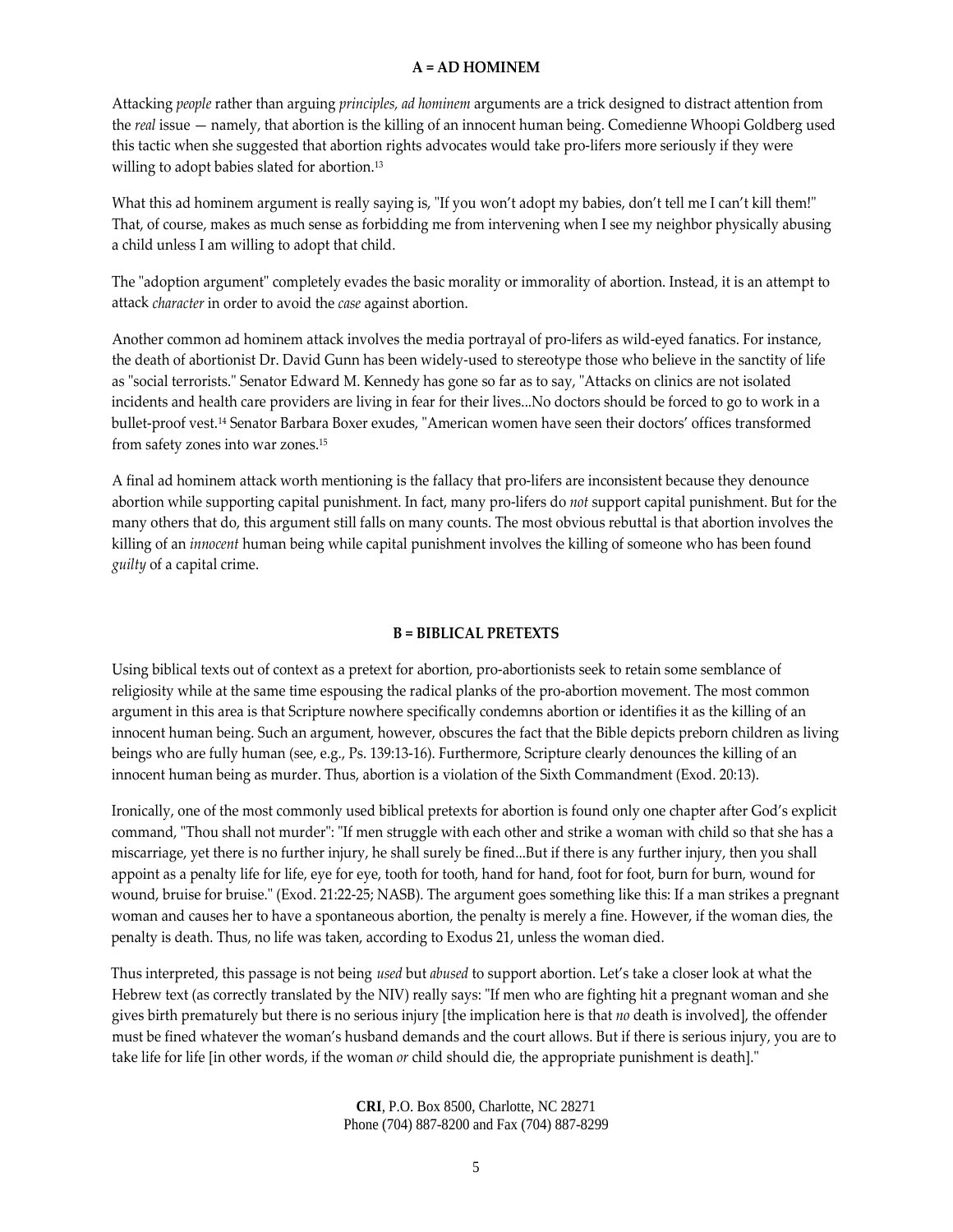Another biblical pretext, typically referred to as the "argument from breath," involves Genesis 2:7: "The Lord God formed man from dust of the ground and breathed into his nostrils the breath of life, and man became a living being."

The "argument from breath" is frequently presented in the following manner: God did not consider Adam to be a "living soul" until He had breathed the "breath of life" into him. Thus a child does not become a human being until he or she begins to breathe.

Dispensing with this argument is a simple matter. Adam was inanimate before God breathed the breath of life into him. Conversely, as science demonstrates, the conceptus or preborn child is alive from the very moment of conception. It is important to note that the breath of life exists in the preborn child from the moment of conception. In reality, it is the *form*, not the *fact*, of oxygen transfer (breath) that changes at birth.

#### **O = OPIUM**

As opium dulls the senses chemically, so the term-twisting tactics of pro-abortionists deaden the perception of the human carnage caused by abortion. In 1844, Karl Marx wrote, "Religion ... is the opium of the people.<sup>16</sup> While history has demonstrated that true religion doesn't deaden but rather brings life, it may well be said that the terminology of pro‐abortionists is specifically designed to mentally dull the senses of an unquestioning public. For example, pro‐ abortion is called pro‐choice; babies are demoted to the status of POCs or products of conception; killing unwanted children is repositioned as exercising freedom of choice; and committed pro‐lifers are tagged as political extremists or even social terrorists.

The list of camouflaged terms employed by pro‐abortionists is seemingly endless. Unless we learn to unmask the language of the pro‐abortion lobby, millions will continue to become morally numb on the opium of clever code words.

#### **R = RAPE AND INCEST**

An emotional appeal designed to avoid the serious consideration of the pro‐life platform, rape and incest are the hard-case "what-ifs" pro-abortionists raise in almost every public forum: "How can you deny a hurting young girl safe medical care and freedom from the terror of rape or incest by forcing her to maintain a pregnancy resulting from the cruel and criminal invasion of her body?" The emotion of this argument often deflects serious examination of its merits and is commonly used as a pretext for abortion on demand.

It is important to note that the incidence of pregnancy as a result of rape is extremely small (one study put it at 0.6 percent).<sup>17</sup> As philosopher Francis Beckwith astutely points out, "To argue for abortion on demand from the hard cases of rape and incest is like trying to argue for the elimination of traffic laws from the fact that one might have to violate some of them in rare instances, such as when one's spouse or child needs to be rushed to the hospital."<sup>18</sup> If we had legislation restricting abortion for all reasons *other than* rape or incest, we would save the vast majority of the 1.8 million preborn babies who die annually in America through abortion.

Furthermore, one does not obviate the real pain of rape or incest by compounding it with the murder of an innocent preborn child; two wrongs obviously do not make a right. The very thing that makes rape evil also makes abortion evil. In both cases, an innocent human being is brutally dehumanized. The real question that must be answered is whether or not preborn children are indeed fully human. As has been already documented, the answer is a resounding *Yes*.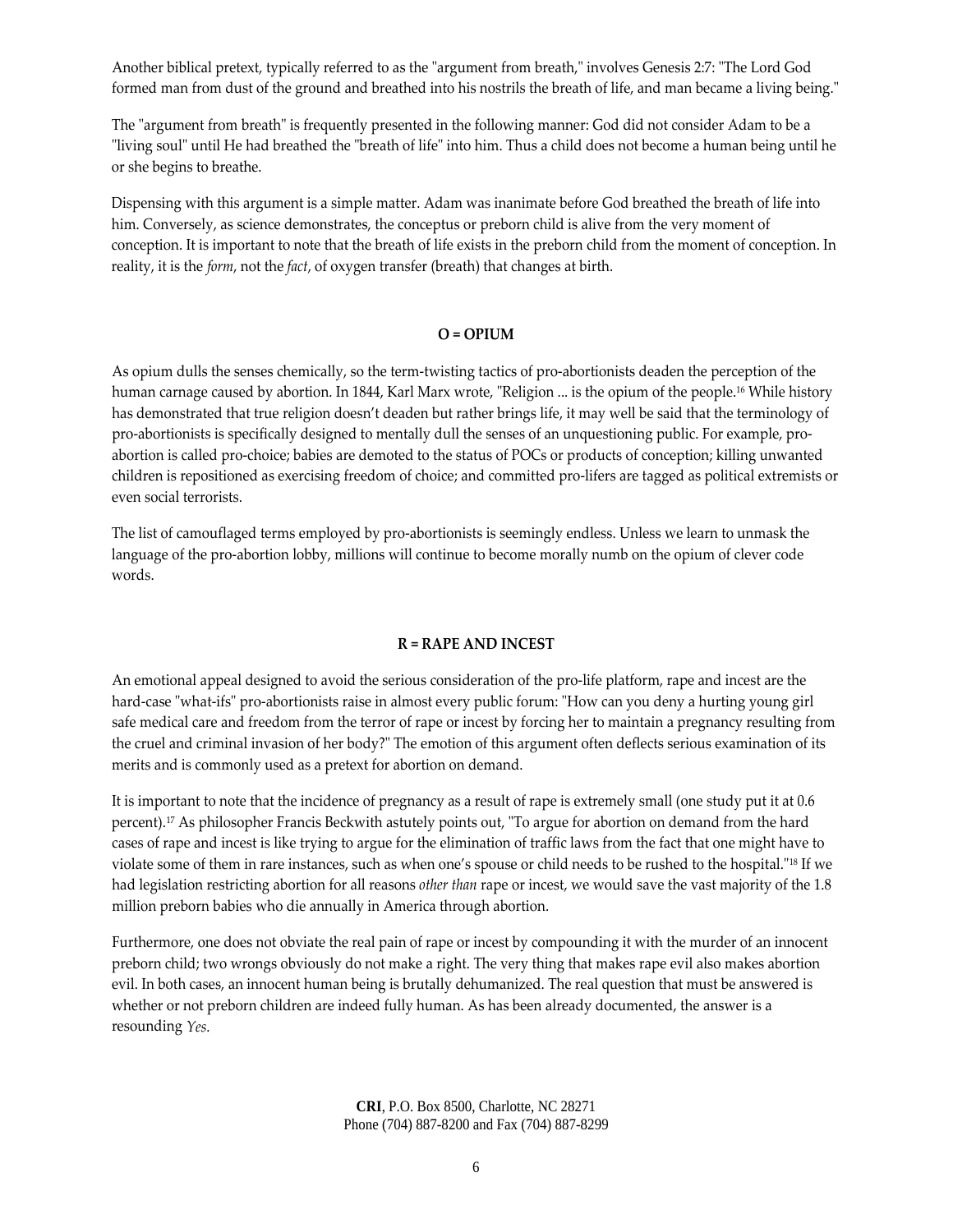#### **T = TOLERATION**

Serving as the "great commandment" of the pro-abortion movement, the argument from toleration is perhaps the most common argument pro-abortionists level against their opponents. For example: "We're not making *you* have an abortion, so why can't you be tolerant of those who choose to?" Translated: "Don't impose your antiquated morals on me!" At first blush this argument may seem reasonable, but on closer examination its inherent weakness becomes readily apparent. Imagine applying this line of reasoning to the issue of rape by saying, "Don't like rape? Don't rape anyone. Just don't impose your morality on me!"

This false standard of tolerance is frequently supported by an appeal to religious pluralism. In this context, pro‐ abortionists argue that government should not take one theory of life and impose it on others. The obvious problem with this line of argumentation is that not only is the pro-abortion position forced on Christians, but they are required to fund it as well. Incredibly, pro‐abortionists fail to perceive their violation of this ridiculous standard: *they're* intolerant of those who think tolerance is less important than preserving innocent human lives!

Yet every society has the obligation to universally impose morals on its citizens. Toleration works in the world of expressing opinions, not in a crowded movie theater when someone chooses to yell "Fire!" We may be tolerant of one's religious views, but not if they include enslaving grandmothers or cannibalizing teenagers.

Separation between church and state does not extend to divorcing all moral values from the state. If this were the case, we would need to eliminate all legislation that has anything in common with a religious point of view including the very idea of social law itself.

Remember, tolerance when it comes to personal relationships is a virtue, but tolerance when it comes to truth is a travesty.

#### **I = INEQUALITY**

Inequality between the sexes is one of the most bizarre arguments put forth by the pro-abortion movement. "Women who are forced to be pregnant," it is said, "can't compete in employment with men and so cannot be truly equal unless they have an escape from unwanted pregnancy." Translated, this is like saying, "Women can't be equal to men without reconstructive surgery"! How much more sexist can an argument become?

Imagine, however, applying this standard to children outside the womb. Following this "logic" would mean that women should be permitted to abandon their children whenever they pose a threat to the mother's opportunities for advancement.

Another form of the "inequality argument" is graphically portrayed through the image of a rusty coat hanger. Prior to *Roe v. Wade*, pro‐abortionists claimed that because of financial inequality, women who could not afford to fly to another country to get an abortion were condemned to performing abortions on themselves with rusty coat hangers. To add credibility to this assertion, statistics ranging from 5,000 to 10,000 deaths per year due to illegal abortions continue to be widely circulated.19

Dr. Bernard Nathanson, a former leader of the National Abortion Rights Action League (NARAL), had this to say about these preposterous statistics: "I confess I knew the *figures were totally false*, and I suppose the others did too . . . But in the 'morality' of the revolution, it was a useful figure" (emphasis added).<sup>20</sup>

According to the U. S. Bureau of Vital Statistics, the true figure of the women who died from illegal abortions in 1972 — the year prior to *Roe v. Wade* — is 39. It is also questionable whether any one of these 39 women died as a result of using a coat hanger. As unpleasant as it may be, consider for a moment the dexterity needed to dislodge a conceptus from a uterine wall using a crude tool like a coat hanger. The truth of the matter is that the pro-abortion argument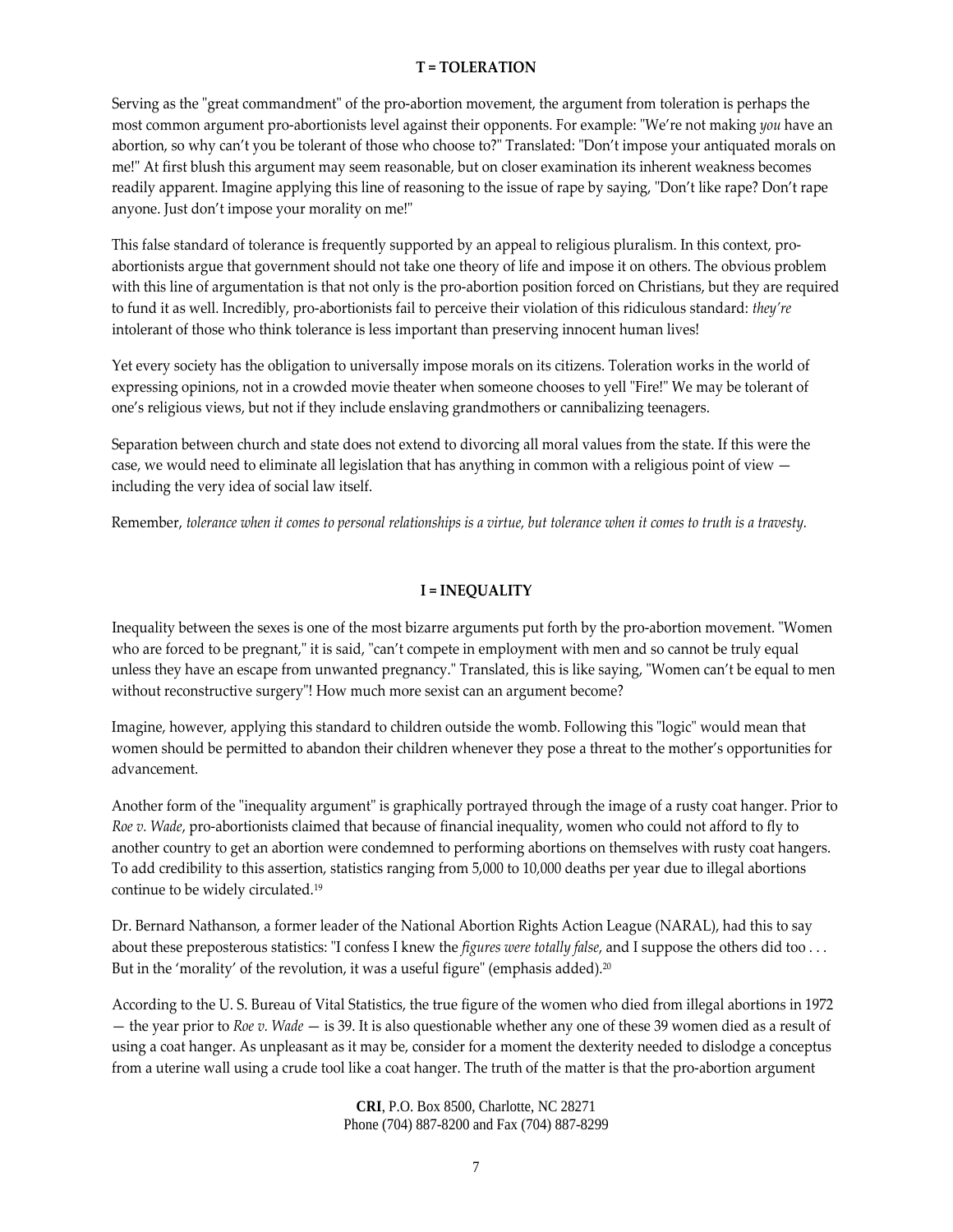from inequality is not only illogical, but deliberately deceptive as well.

#### **O = OPERATION RESCUE**

The no. 1 straw-man argument of the pro-abortion lobby, Operation Rescue has been unfairly condemned for using the same lines of argumentation and social protest popularized by the civil rights movement — a movement proabortion advocates usually extol. Furthermore, Operation Rescue has been grossly misrepresented, presumably to dismiss *all* pro-life activities as "extremist." The truth, however, is that just as abolitionists harbored escaped slaves in defiance of the laws before the Civil War, compassionate Europeans hid Jews from the legally sanctioned extermination of the Nazis, and civil rights marchers violated segregation laws, so Operation Rescue members believe their nonviolent, peaceful interventions to protect preborn children are obeying God rather than man (see Acts 4:19). Nonetheless, it needs to be recognized that many of the mainstream pro‐life groups do not approve of using civil disobedience and do not identify with Operation Rescue. Thus pro‐abortionists cannot fairly cite Operation Rescue as a reason for rejecting the entire pro‐life movement.

While it might be argued that the tactics of Operation Rescue are not the most effective means of stemming the tide of abortion, it is patently false to caricature members of Operation Rescue as social terrorists or worse. Any unbiased evaluation of the principles and procedures employed by the leadership of this organization must conclude that they have consistently advocated *nonviolent civil disobedience*. It is therefore inexcusable when pro‐abortionists attempt to tie Operation Rescue and pro‐lifers generally to the few tragic instances in which pro‐life extremists have resorted to violence and murder.

On a personal note, I am grateful to God for the documented evidence of lives that have been saved through the self‐ sacrifice of dedicated men, women, and children involved in this movement.

# **N = NONPERSONHOOD**

The emerging embryo may not have a fully developed personality, but it does have complete personhood. Nonpersonhood is perhaps the trickiest of the contemporary pro‐abortion arguments. Pro‐abortionists once argued that the preborn baby was not fully human. Now, however, advances in science have forced most people to concede that the "product of conception" is truly human. As a result, a new version of this argument goes something like this: ʺThe preborn child may be a human life, but it does *not* possess *personhood*.ʺ

Dr. Francis Beckwith exploded the latest version of this myth when he wrote, "From a strictly scientific point of view, there is no doubt that the development of an individual human life begins at conception. Consequently, it is vital that the reader understand that she did not come from a zygote, she once was a zygote; she did not come from an embryo, she once was an embryo; she did not come from a fetus, she once was a fetus; she did not come from an adolescent, she once was an adolescent."<sup>21</sup>

The abortion epidemic ravaging America today is the tragic consequence of a decadent society that no longer values the individual human worth of each member; that worships the idol of "Selfism"; and that replaces the objective Word of God with subjective preferences and social morés.

One‐third of the children conceived in America this year will be savagely slaughtered before they are born. Yet this horrifying holocaust can be halted if those who value human life, worship the true God, and obey His Word will become informed, committed, and involved.